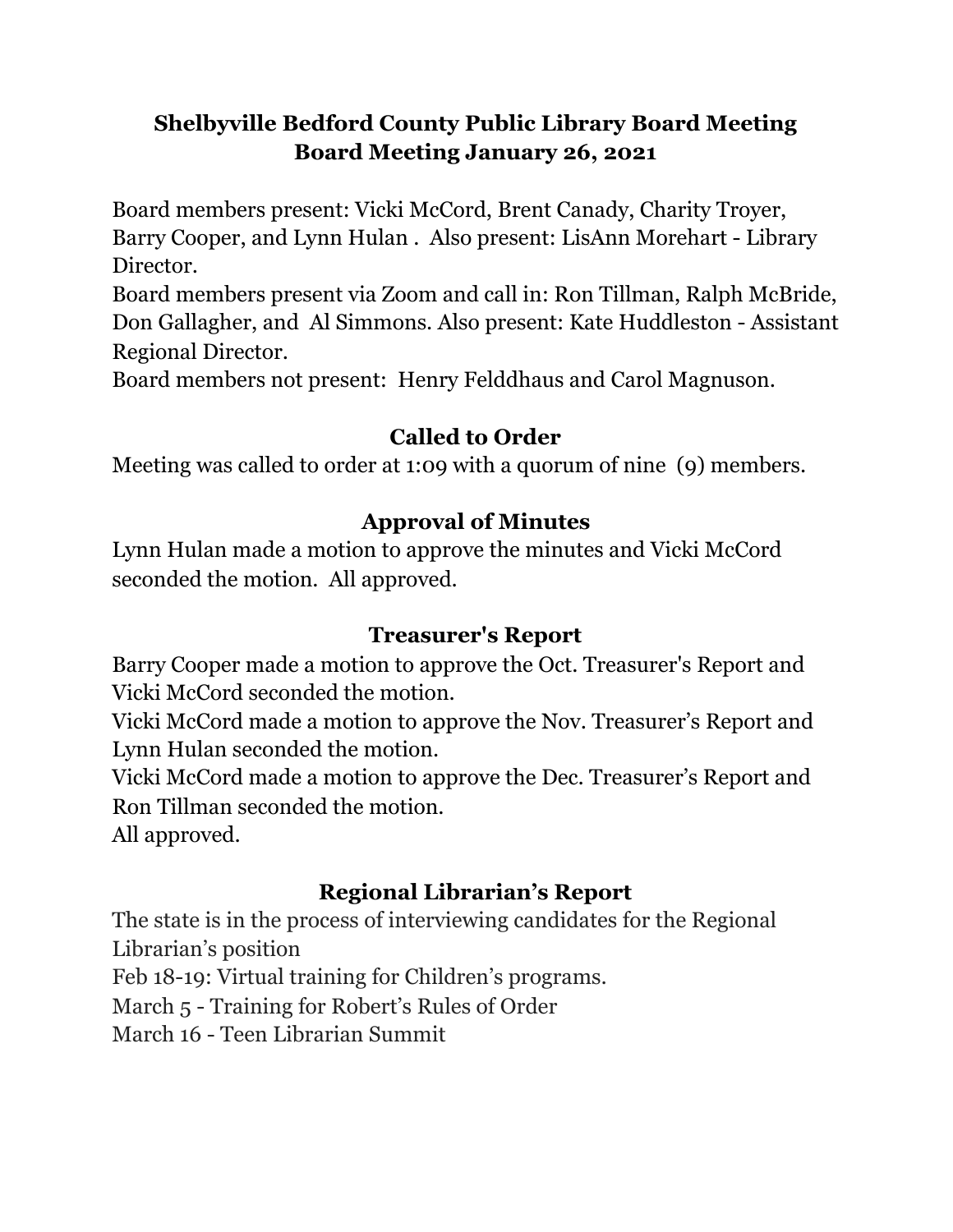Book vendors and companies are falling behind with shipments and invoices. Libraries are encouraged to spend end of year funds by March 15th.

### **Old Business**

CARES grant is almost complete with \$954 left to spend. This has been used on Chromebooks, wifi routers, etc. The library is still looking for an oncall repair person.

#### **New Business**

The rough draft of the audit is finished. Charity Troyer is listed as a city board member and Lis Ann asked to board to switch her to county. Brent Canady made the motion to switch and Lynn Hulan seconded the motion. All approved. Lis Ann will present a letter to the city to make the changes. Originally the board had approved no fines through Jan. 2021. Lis Ann has requested to extend this till June 30th. Barry Cooper made the motion to approve the extension and Vicki McCord seconded it. All approved. A Budget Committee was selected to begin the process of the budget for 2021-2022. The committee will be: Barry Cooper, Brent Canady, Charity Troyer, and Ron Tillman.

### **Friends of the Library**

The next meeting will be in March. Membership has tripled and is now 90+ members.

#### **Personnel**

Caleb Harris is the newest employee of the library.

### **Community**

Henry will follow-up regarding the money for the outside cameras.

### **Property**

Al is looking at trimming the trees in front of the library and replacing some of the recessed lights.